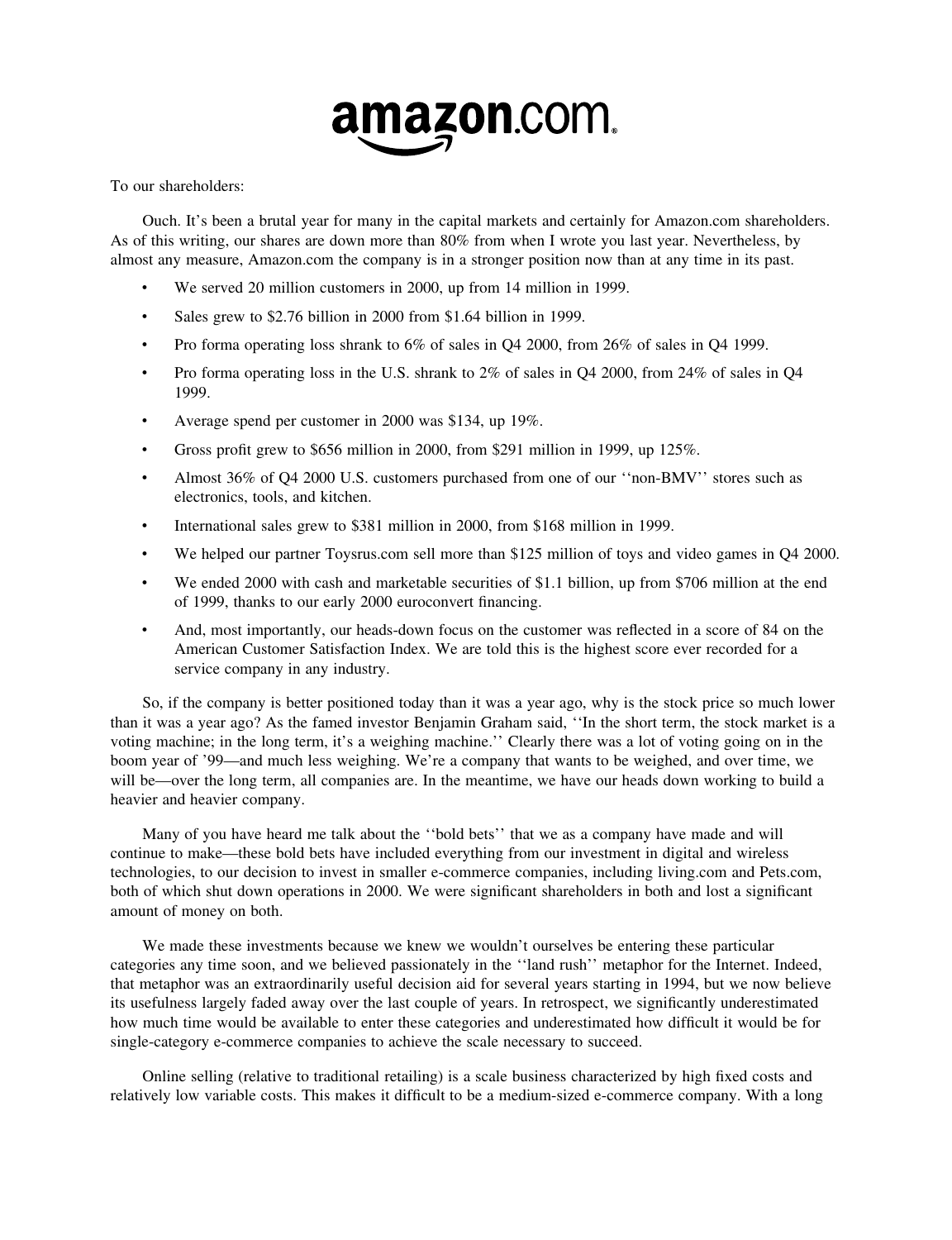enough financing runway, Pets.com and living.com may have been able to acquire enough customers to achieve the needed scale. But when the capital markets closed the door on financing Internet companies, these companies simply had no choice but to close their doors. As painful as that was, the alternative—investing more of our own capital in these companies to keep them afloat—would have been an even bigger mistake.

#### *Future: Real Estate Doesn't Obey Moore's Law.*

Let's move to the future. Why should you be optimistic about the future of e-commerce and the future of Amazon.com?

Industry growth and new customer adoption will be driven over the coming years by relentless improvements in the customer experience of online shopping. These improvements in customer experience will be driven by innovations made possible by dramatic increases in available bandwidth, disk space, and processing power, all of which are getting cheap fast.

Price performance of processing power is doubling about every 18 months (Moore's Law), price performance of disk space is doubling about every 12 months, and price performance of bandwidth is doubling about every 9 months. Given that last doubling rate, Amazon.com will be able to use 60 times as much bandwidth per customer 5 years from now while holding our bandwidth cost per customer constant. Similarly, price performance improvements in disk space and processing power will allow us to, for example, do ever more and better real-time personalization of our Web site.

In the physical world, retailers will continue to use technology to reduce costs, but not to transform the customer experience. We too will use technology to reduce costs, but the bigger effect will be using technology to drive adoption and revenue. We still believe that some 15% of retail commerce may ultimately move online.

While there are no foregone conclusions, and we still have much to prove, Amazon.com today is a unique asset. We have the brand, the customer relationships, the technology, the fulfillment infrastructure, the financial strength, the people, and the determination to extend our leadership in this infant industry and to build an important and lasting company. And we will do so by keeping the customer first.

The year 2001 will be an important one in our development. Like 2000, this year will be a year of focus and execution. As a first step, we've set the goal of achieving a pro forma operating profit in the fourth quarter. While we have a tremendous amount of work to do and there can be no guarantees, we have a plan to get there, it's our top priority, and every person in this company is committed to helping with that goal. I look forward to reporting to you our progress in the coming year.

As I usually do, I've appended our 1997 letter, our first letter to shareholders. It gets more interesting every year that goes by, in part because so little has changed. I especially draw your attention to the section entitled ''It's All About the Long Term.''

We at Amazon.com remain grateful to our customers for their business and trust, to each other for our hard work, and to our shareholders for their support and encouragement. Many, many thanks.

Well Progress

Jeffrey P. Bezos Founder and Chief Executive Officer Amazon.com, Inc.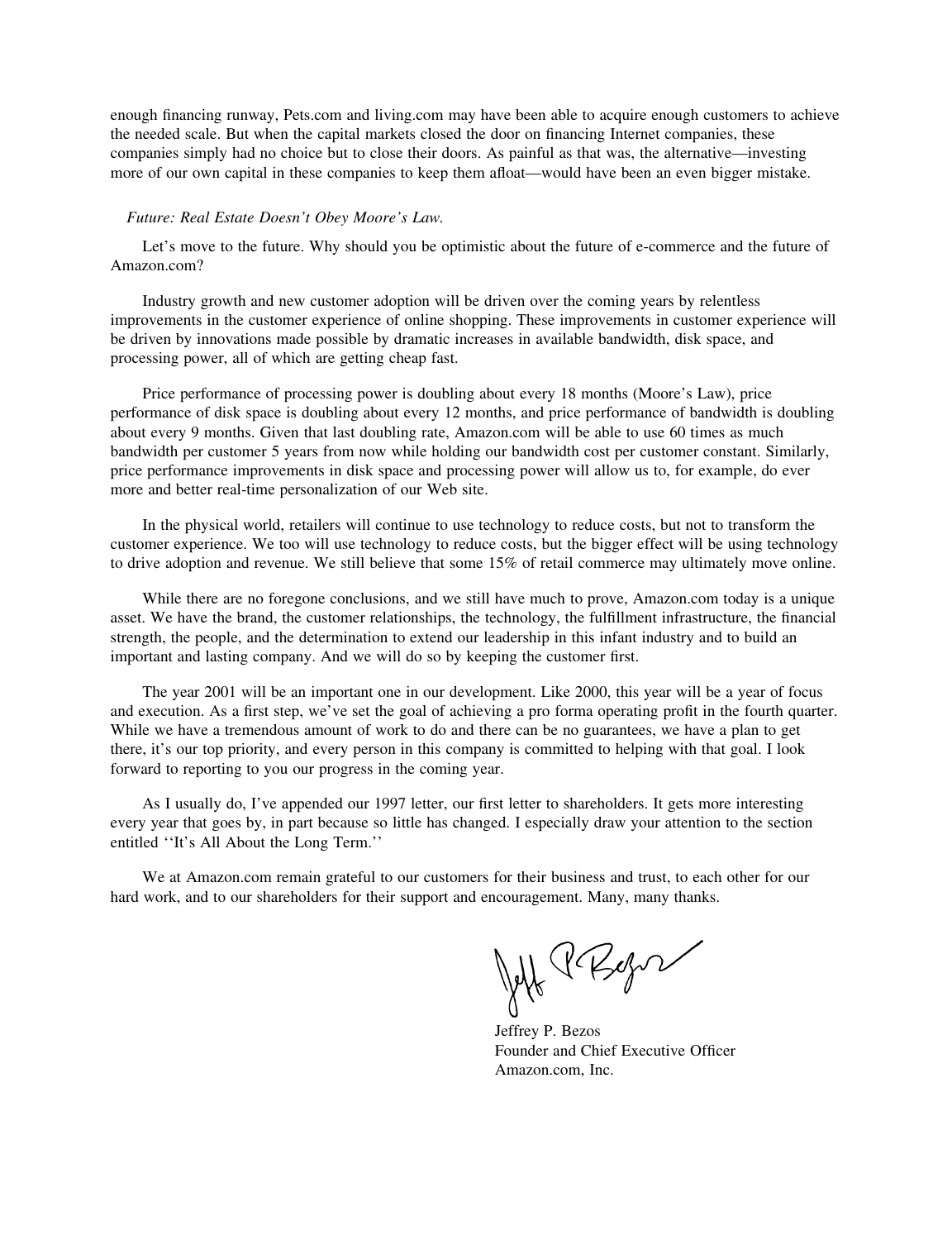# amazon.com

# **1997 LETTER TO SHAREHOLDERS (Reprinted from the 1997 Annual Report)**

To our shareholders:

Amazon.com passed many milestones in 1997: by year-end, we had served more than 1.5 million customers, yielding 838% revenue growth to \$147.8 million, and extended our market leadership despite aggressive competitive entry.

But this is Day 1 for the Internet and, if we execute well, for Amazon.com. Today, online commerce saves customers money and precious time. Tomorrow, through personalization, online commerce will accelerate the very process of discovery. Amazon.com uses the Internet to create real value for its customers and, by doing so, hopes to create an enduring franchise, even in established and large markets.

We have a window of opportunity as larger players marshal the resources to pursue the online opportunity and as customers, new to purchasing online, are receptive to forming new relationships. The competitive landscape has continued to evolve at a fast pace. Many large players have moved online with credible offerings and have devoted substantial energy and resources to building awareness, traffic, and sales. Our goal is to move quickly to solidify and extend our current position while we begin to pursue the online commerce opportunities in other areas. We see substantial opportunity in the large markets we are targeting. This strategy is not without risk: it requires serious investment and crisp execution against established franchise leaders.

## *It's All About the Long Term*

We believe that a fundamental measure of our success will be the shareholder value we create over the long term. This value will be a direct result of our ability to extend and solidify our current market leadership position. The stronger our market leadership, the more powerful our economic model. Market leadership can translate directly to higher revenue, higher profitability, greater capital velocity, and correspondingly stronger returns on invested capital.

Our decisions have consistently reflected this focus. We first measure ourselves in terms of the metrics most indicative of our market leadership: customer and revenue growth, the degree to which our customers continue to purchase from us on a repeat basis, and the strength of our brand. We have invested and will continue to invest aggressively to expand and leverage our customer base, brand, and infrastructure as we move to establish an enduring franchise.

Because of our emphasis on the long term, we may make decisions and weigh tradeoffs differently than some companies. Accordingly, we want to share with you our fundamental management and decision-making approach so that you, our shareholders, may confirm that it is consistent with your investment philosophy:

- We will continue to focus relentlessly on our customers.
- We will continue to make investment decisions in light of long-term market leadership considerations rather than short-term profitability considerations or short-term Wall Street reactions.
- We will continue to measure our programs and the effectiveness of our investments analytically, to jettison those that do not provide acceptable returns, and to step up our investment in those that work best. We will continue to learn from both our successes and our failures.
- We will make bold rather than timid investment decisions where we see a sufficient probability of gaining market leadership advantages. Some of these investments will pay off, others will not, and we will have learned another valuable lesson in either case.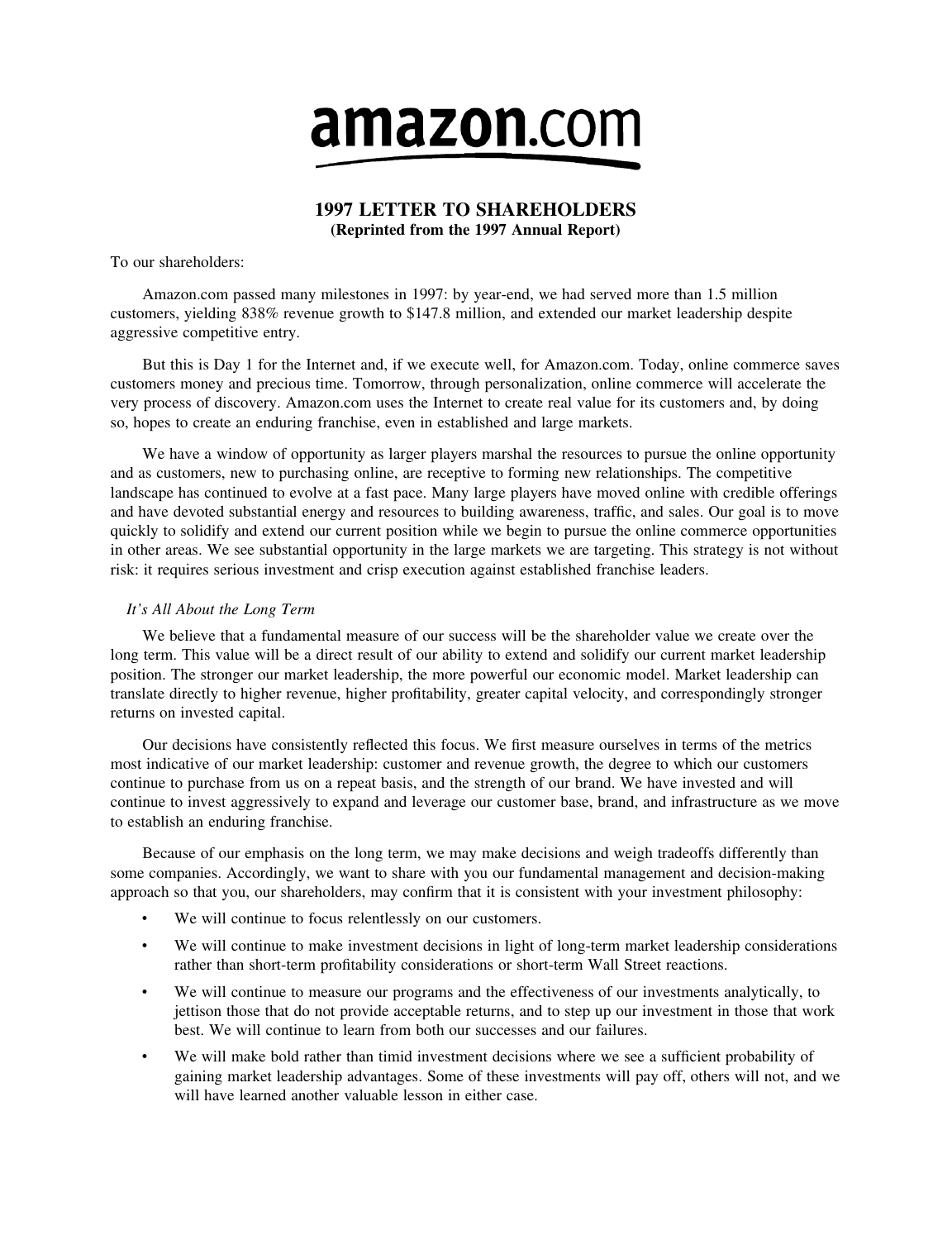- When forced to choose between optimizing the appearance of our GAAP accounting and maximizing the present value of future cash flows, we'll take the cash flows.
- We will share our strategic thought processes with you when we make bold choices (to the extent competitive pressures allow), so that you may evaluate for yourselves whether we are making rational long-term leadership investments.
- We will work hard to spend wisely and maintain our lean culture. We understand the importance of continually reinforcing a cost-conscious culture, particularly in a business incurring net losses.
- We will balance our focus on growth with emphasis on long-term profitability and capital management. At this stage, we choose to prioritize growth because we believe that scale is central to achieving the potential of our business model.
- We will continue to focus on hiring and retaining versatile and talented employees, and continue to weight their compensation to stock options rather than cash. We know our success will be largely affected by our ability to attract and retain a motivated employee base, each of whom must think like, and therefore must actually be, an owner.

We aren't so bold as to claim that the above is the "right" investment philosophy, but it's ours, and we would be remiss if we weren't clear in the approach we have taken and will continue to take.

With this foundation, we would like to turn to a review of our business focus, our progress in 1997, and our outlook for the future.

## *Obsess Over Customers*

From the beginning, our focus has been on offering our customers compelling value. We realized that the Web was, and still is, the World Wide Wait. Therefore, we set out to offer customers something they simply could not get any other way, and began serving them with books. We brought them much more selection than was possible in a physical store (our store would now occupy 6 football fields), and presented it in a useful, easy-to-search, and easy-to-browse format in a store open 365 days a year, 24 hours a day. We maintained a dogged focus on improving the shopping experience, and in 1997 substantially enhanced our store. We now offer customers gift certificates, 1-Click<sup>SM</sup> shopping, and vastly more reviews, content, browsing options, and recommendation features. We dramatically lowered prices, further increasing customer value. Word of mouth remains the most powerful customer acquisition tool we have, and we are grateful for the trust our customers have placed in us. Repeat purchases and word of mouth have combined to make Amazon.com the market leader in online bookselling.

By many measures, Amazon.com came a long way in 1997:

- Sales grew from \$15.7 million in 1996 to \$147.8 million—an 838% increase.
- Cumulative customer accounts grew from 180,000 to 1,510,000—a 738% increase.
- The percentage of orders from repeat customers grew from over 46% in the fourth quarter of 1996 to over 58% in the same period in 1997.
- In terms of audience reach, per Media Metrix, our Web site went from a rank of 90th to within the top 20.
- We established long-term relationships with many important strategic partners, including America Online, Yahoo!, Excite, Netscape, GeoCities, AltaVista, @Home, and Prodigy.

## *Infrastructure*

During 1997, we worked hard to expand our business infrastructure to support these greatly increased traffic, sales, and service levels:

• Amazon.com's employee base grew from 158 to 614, and we significantly strengthened our management team.